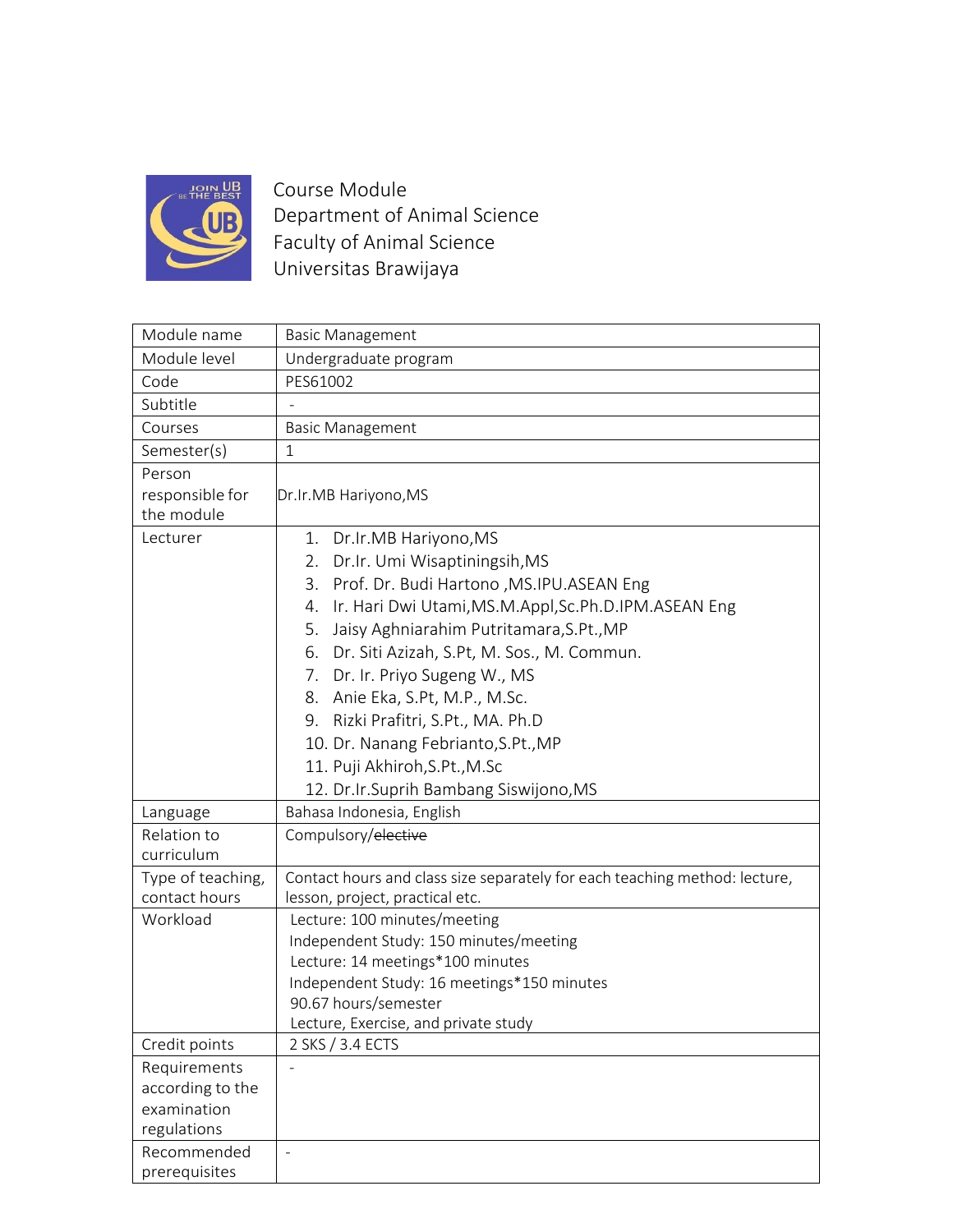| Module            | ILO-2: Contributing to the escalation and development of quality of life                                                                                                                                           |
|-------------------|--------------------------------------------------------------------------------------------------------------------------------------------------------------------------------------------------------------------|
| objectives/intend | locally and globally                                                                                                                                                                                               |
| ed learning       | ILO-4: Able to develop comprehensive insight and mindset according to the                                                                                                                                          |
| outcomes          | science and field of the animal industry                                                                                                                                                                           |
|                   | ILO 6: Able to apply biological science, physiology, nutrition science,                                                                                                                                            |
|                   | breeding science, animal raising management to comprehend the concept                                                                                                                                              |
|                   | and implement it in the field of animal science                                                                                                                                                                    |
|                   | Objectives:                                                                                                                                                                                                        |
|                   | Knowledge: able to develop the basic concepts of management, able to<br>identify the functions of management, able to analyze the culture of the<br>organization (leadership, motivation, conflict, communication) |
|                   | Skills:<br>cognitive- know and understand about understanding of                                                                                                                                                   |
|                   | management functions including theories and management basic concepts                                                                                                                                              |
|                   | such as planning, organizing, leadership, and control, and being able to                                                                                                                                           |
|                   | apply them in organizational management that will be followed.                                                                                                                                                     |
|                   | Competences: Able to explain about the concepts of management, the                                                                                                                                                 |
|                   | functions of management, the culture of the organization (leadership,                                                                                                                                              |
|                   | motivation, conflict, communication)                                                                                                                                                                               |
| Content           | Courses:                                                                                                                                                                                                           |
|                   | 1. Lecture contract, an introduction to the outline of management and                                                                                                                                              |
|                   | organization Management and managers                                                                                                                                                                               |
|                   | Management and Managers<br>2.                                                                                                                                                                                      |
|                   | Managers and the external environment of the organization<br>3.                                                                                                                                                    |
|                   | 4. Planning                                                                                                                                                                                                        |
|                   | 5. Organizing and organizational structure                                                                                                                                                                         |
|                   | 6. Coordination and management ranges                                                                                                                                                                              |
|                   | 7. Authority, delegation and decentralization<br>8. Decision making                                                                                                                                                |
|                   | 9. Compilation of personnel                                                                                                                                                                                        |
|                   | 10. Motivation                                                                                                                                                                                                     |
|                   | 11. Communication within the organization                                                                                                                                                                          |
|                   | 12. Leadership                                                                                                                                                                                                     |
|                   | 13. Conflict management                                                                                                                                                                                            |
|                   | 14. Supervision                                                                                                                                                                                                    |
| Study and         | 1.<br>Midterm exam                                                                                                                                                                                                 |
| examination       | 2.<br>Final term exam                                                                                                                                                                                              |
| requirementsand   | 3.<br>Assignment                                                                                                                                                                                                   |
| forms of          |                                                                                                                                                                                                                    |
| examination       | How to score:                                                                                                                                                                                                      |
|                   | Midterm Exam= 40%Final                                                                                                                                                                                             |
|                   | Final Exam = $40\%$                                                                                                                                                                                                |
|                   | Assignment = 20%                                                                                                                                                                                                   |
|                   | $A:80 <$ Final Score $\leq 100$                                                                                                                                                                                    |
|                   | $B+$ : 75 < Final Score $\leq 80$                                                                                                                                                                                  |
|                   | $B:69 <$ Final Score $\leq 75$                                                                                                                                                                                     |
|                   | $C+$ : 60 < Final Score $\leq 69$                                                                                                                                                                                  |
|                   | $C: 55 <$ Final Score $\leq 60$                                                                                                                                                                                    |
|                   | $D:50 <$ Final Score $\leq 55$                                                                                                                                                                                     |
|                   | $D+$ : 44 < Final Score $\leq$ 50                                                                                                                                                                                  |
|                   | $E: 0 <$ Final Score $\leq 44$                                                                                                                                                                                     |